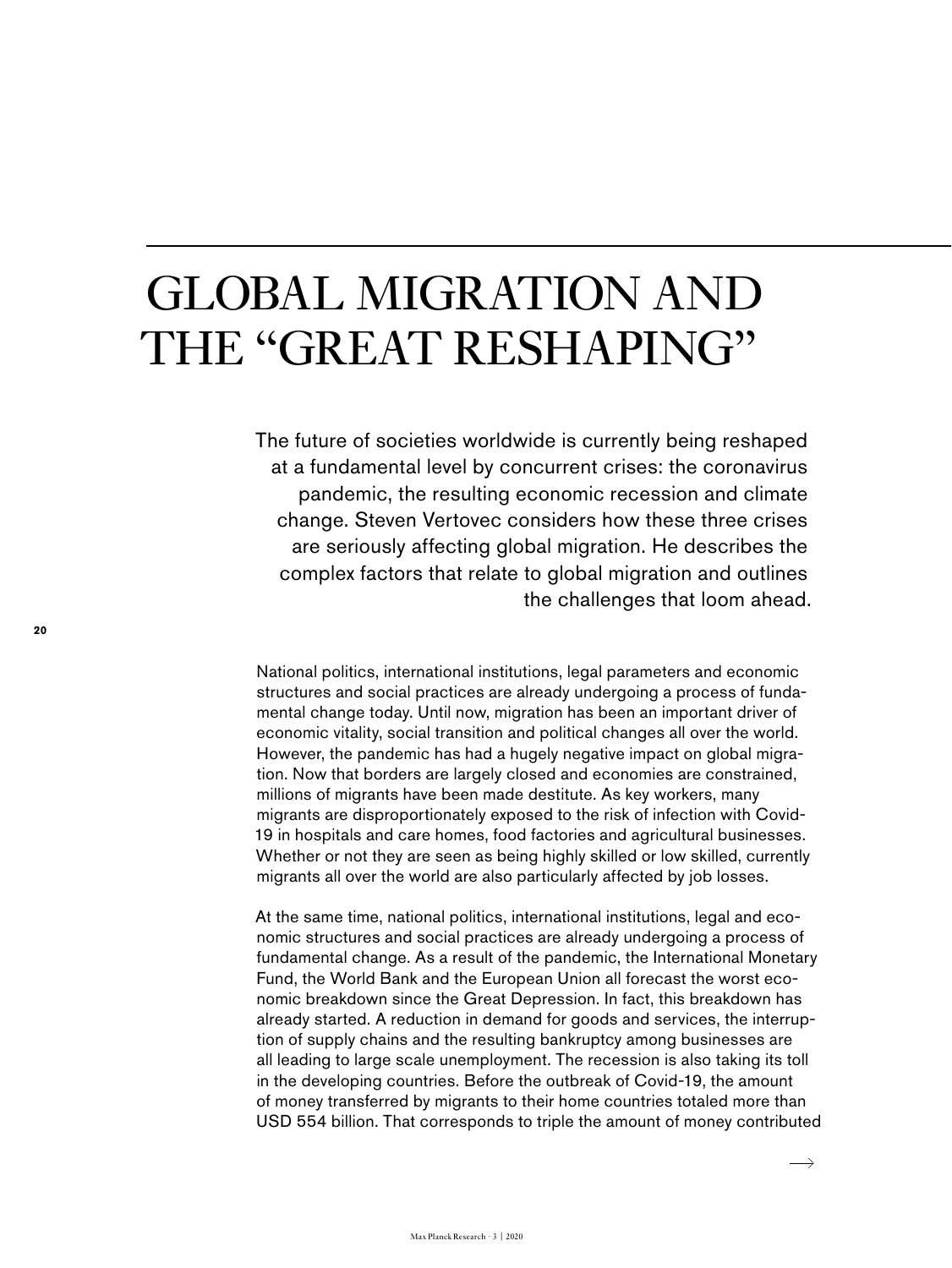## VIEW POINT

## **STEVEN VERTOVEC**

**21**

Steven Vertovec, who is from the U.S., studied anthropology and religious science. He gained his doctorate at the University of Oxford, where he eventually became Professor for Transnational Anthropol ogy and the Director of the Centre for Migration, Policy and Society. In 2007, he was appointed Director at the Max Planck Institute for the Study of Religious and Ethnic Diversity in Goettingen. He has worked as an expert and an adviser on migration issues on behalf of various British ministries, the World Bank, the European Commission, the G8 and UNESCO. His core theories on migration are reflected in his concept of "superdiversity", which describes the growing complexity of many societies around the world.



**KETTERER** ILLUSTRATION: SOPHIE KETTERER ILLUSTRATION: SOPHIE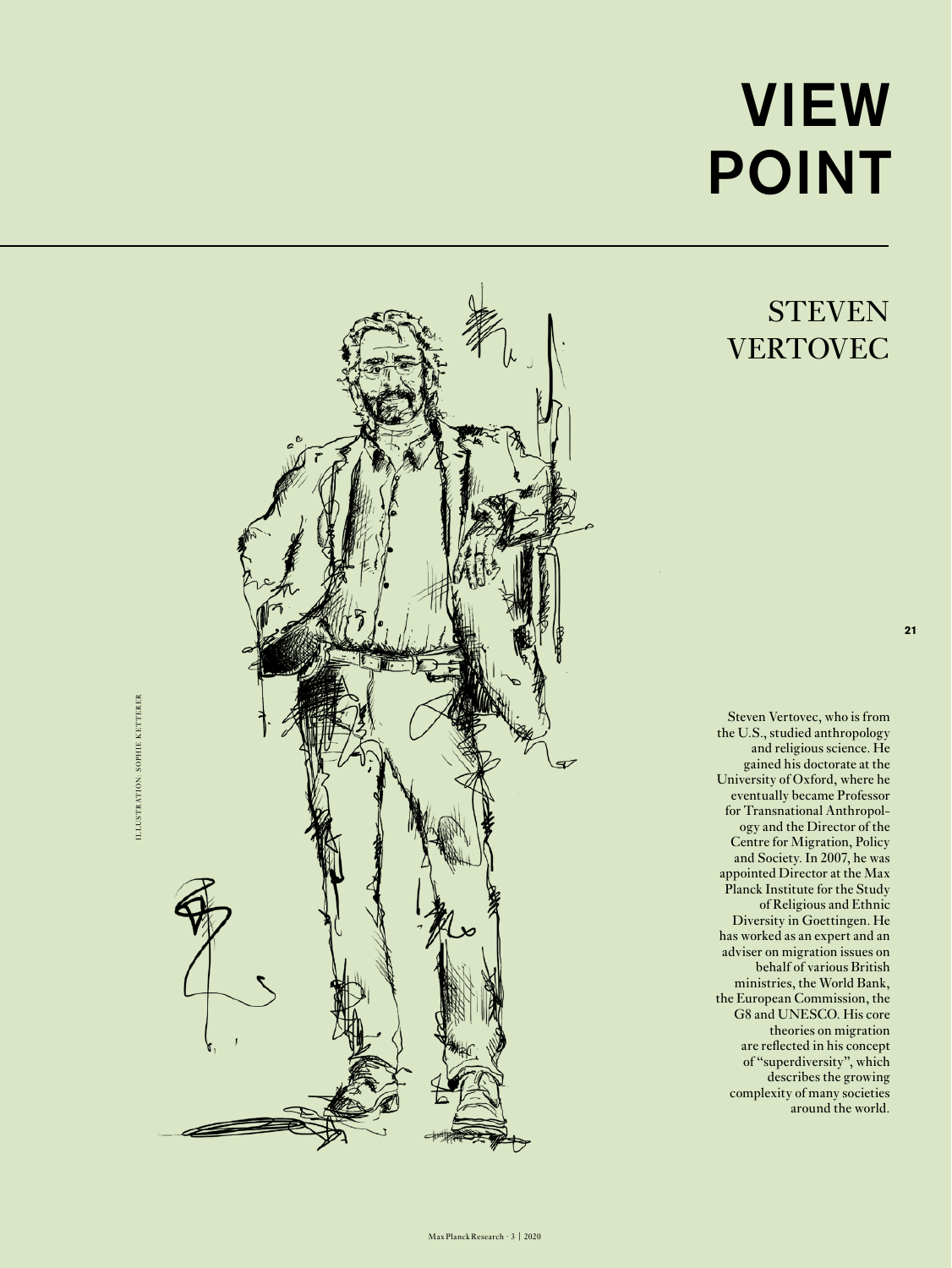by the industrial nations as development aid. These transfers have already decreased by 20 percent, and further reductions will follow. For dozens of countries and countless households, this money is essential in order to survive. Now that these payments are being reduced, a large number of people will inevitably fall into extreme poverty

The climate crisis will have significantly worse and more far-reaching consequences on global migration than the pandemic and economic crisis. The Intergovernmental Panel for Climate Change assumes that by 2050, global

MIGRATION IS A HOUSEHOLD STRATEGY: ONE MEMBER LEAVES HOME IN ORDER TO SUPPORT THE OTHERS FROM FAR AWAY

warming will be at least 1.5 degrees above pre-industrial levels, and possibly even higher (particularly in certain regions). Both "rapid" changes are expected, such as extreme weather events and flooding, as well as "slow" changes through ongoing droughts, a rise in sea levels and a decrease in the supply of food and clean water. Estimates of how many "climate migrants" will be created as a result vary widely. The International Organization for Migration estimates that by 2050, between 200 million and one billion people will have to leave their homes due to the climate crisis.

Before the pandemic, there were around 272 million migrants worldwide (or 3.5 percent of the total global population). We know from research that migration is never a question of obvious push-and-pull factors or clear differentiations between voluntary and enforced migration. When viewed as a system, migration is so multi-faceted that it makes sense to apply complexity theories used in mathematics and physics. Important factors here are the growing number of migrants and their increasing differen-

tiation with regard to age, gender, level of education, nationality and legal status. These features are increasingly interacting and mixing, creating emergent new systems. All this leads to unforeseeable processes and unpredictable chains of events.

The reasons why people are leaving their home countries also vary widely. Instead of the simple concept that persecution leads to "refugees" and poverty leads to "economic migrants", we have to understand that migration always has several causes that are interwoven. Among others, these include political reasons, such as when a state riddled with corruption, suppression and violence, failing to provide for its people. Other causes are of a social nature, such as the desire for education, health and wellbeing, or the causes may also be economic and demographic, arising from increasing competition for resources due to a growth in the population, for example. Finally,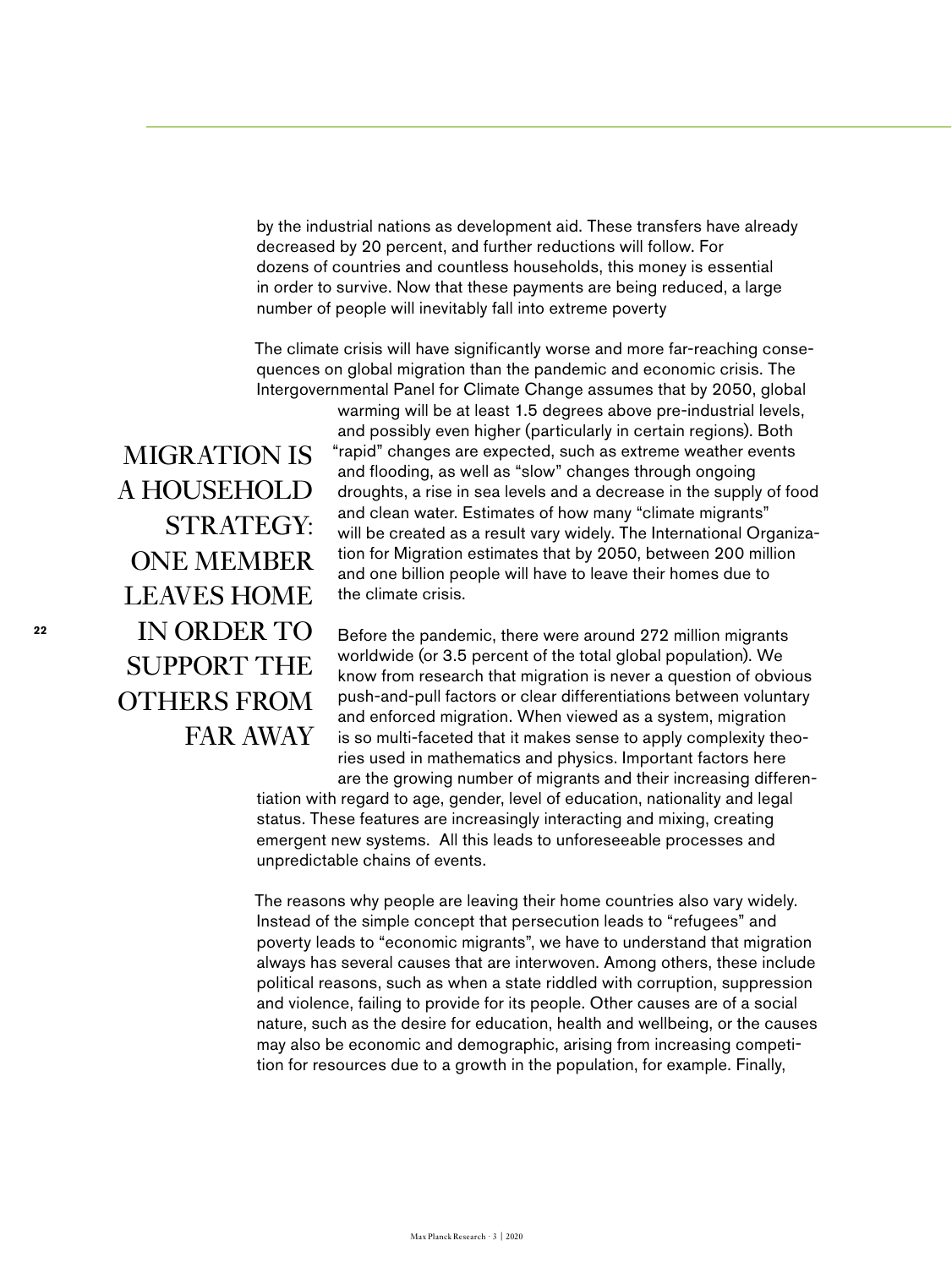there are ecological reasons for migration, such as destruction of the environment and climate-related disasters. All of these causes are interdependent, continuously reinforcing and compounding each other.

Migration only rarely entails the movement of entire groups of people (for example due to wars or flooding). Instead, it is usually a strategy employed by an individual household, from which one or more members move away in order to gain access to resources with which they can support those who have stayed behind. For people in rural areas, the first step can be moving to a city, while migration to a neighboring country is often the next option; long-distance international migration is a more radical, though often

CONSEQUENTLY, THERE ARE **NUMEROUS** POSSIBLE PATH-WAYS OF 'INTE-GRATION' THAT A MIGRANT MIGHT FOLLOW, EACH DEPEND-ING ON AN **INTERSECTION** OF FACTORS

necessary, option. In all cases, economic resources are an essential requirement for people who decide to migrate. For this reason, the people who migrate from a country are not usually the absolute poorest, unless they are forced to leave.

Among those who migrate to another country, the destination, mode of travel and the conditions under which they leave are determined by several factors. So-called regular channels involve numerous immigration regulations and visa programs that apply to the individual states, with complex preconditions that have to be met in each case. Programs for uniting families make it easier in different ways for relatives to follow on. By constantly experimenting with migration regulations, governments have attempted to meet the demands of employers and to control public opinion. Migration that occurs beyond the framework of immigration measures and employment migration measures is termed "irregular". The lack of opportunities for international migration via regular channels often leads to exploitation by people smugglers. Refugees are defined as people who are officially recognized as being persecuted and in need of protection. Generally, migration channels tend to correspond to specific combinations of nationality, ethnic origin, religion, age, gender, education and class. Over the past 30 years, the configurations of these characteristics

of migrating populations worldwide have changed considerably, creating a condition of "superdiversity" that is markedly more complex than social structures of the past.

After a migrant arrives in a destination country, what happens next depends on yet another series of influences. There is no uniform "integration" process. Rather, integration is a broad concept referring to an array of areas: the labor market, housing, language acquisition, education, legal administration, every**23**

 $\rightarrow$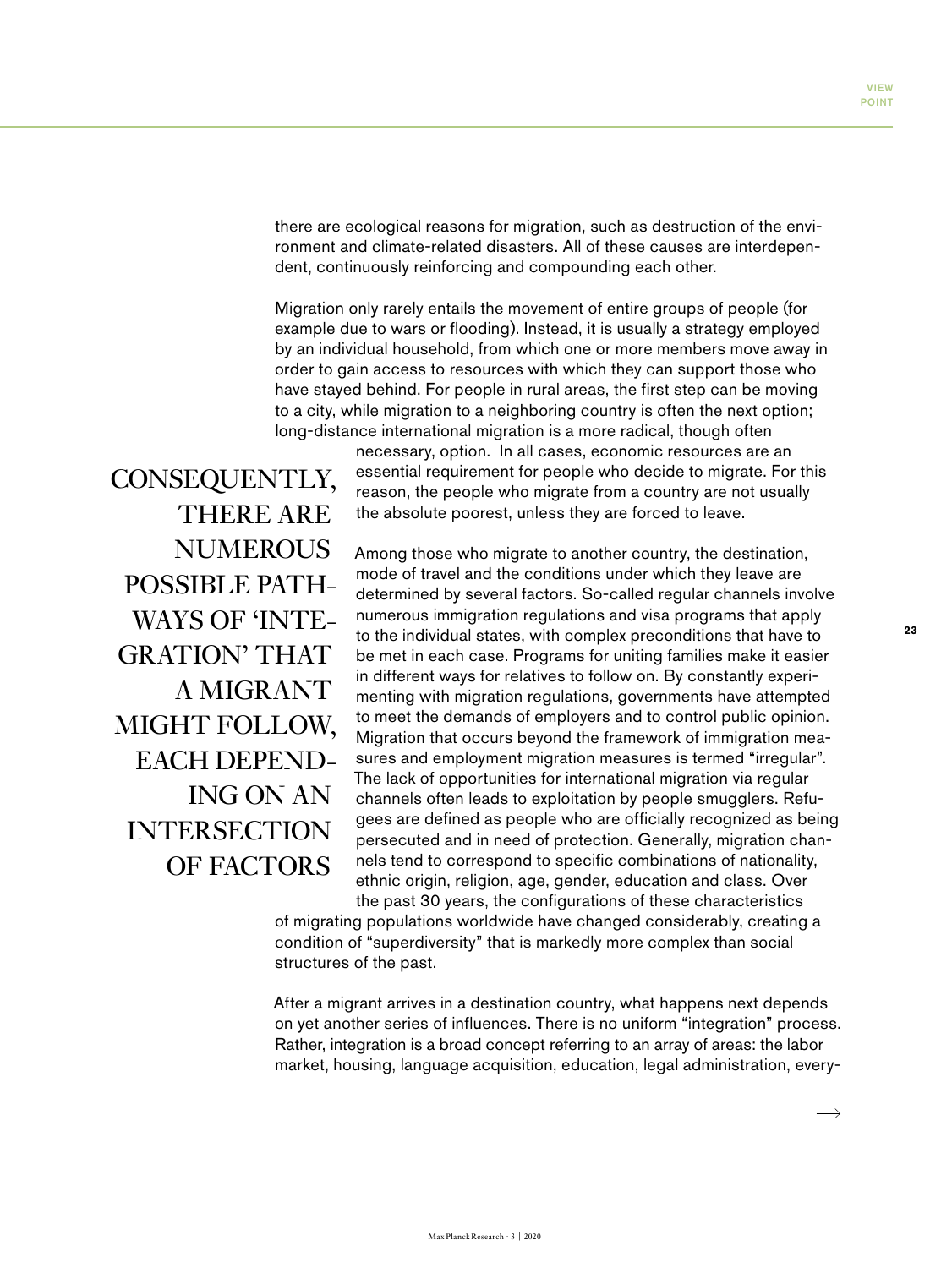day interactions, social services and healthcare. One's ability to participate in each of these areas often depends on factors including legal status, linguistic competence, age, gender, work skills, social networks, and education levels.

As part of the Max Planck Society research initiative on migration, integration and exclusion, we have learned that the "integration" of those migrants who came to Germany during the mass migration of 2015/16 was dependent on the interplay of elements, including asylum policies, adjustments in

> the law, municipal and civil reactions, discrete approaches of local authorities and migrants' own needs and resources. Minor contextual differences, such as administrative structure, type of accommodation, or even the specific town or city to where an asylum-seeker was sent, led to fundamental differences in the procedure, speed and success of a person's "integration".

The fact that national policies, legal frameworks and economic structures are currently undergoing a process of fundamental change will influence all these elements and processes surrounding global migration, likely limiting opportunities for migrants. The pandemic has already led to numerous restrictions on international mobility. Covid-19 and the risk of future pandemics have led to specific measures designed to limit the risk of infection and restrict cross-border migration. The economic crisis will lead to high levels of unemployment, which in turn will decrease demands for imported labor, and possibly also reduce the level of public acceptance of economic migrants. In developing countries of the global South in particular, the climate crisis will lead to insufferable conditions, which will cause a further deterioration of the economic situation and further intensify the complex causes of migration. The decline of agriculture and fish-

ing will lead to a wave of migration to cities, which will in turn create enormous social, economic and ecological strain. While some countries might promote migration as a kind of pressure valve, others, particularly those that are currently considered to be fragile, might collapse, triggering mass displacement.

Some international observers are calling for a special status for "climate refugees". However, this looks highly unlikely. Since there is a wide range of reasons why people migrate due to climate change, it will be very difficult to develop a specific concept of refugee "protection". Also, however the term "climate refugees" is defined, there will be far too many of them for the world

WHEN WEALTHY **COUNTRIES** SEAL THEIR BORDERS, THE TRANSFER OF MONEY TO POOR COUNTRIES DECREASES AND THE LEVEL OF HARDSHIP **GROWS** 

**24**